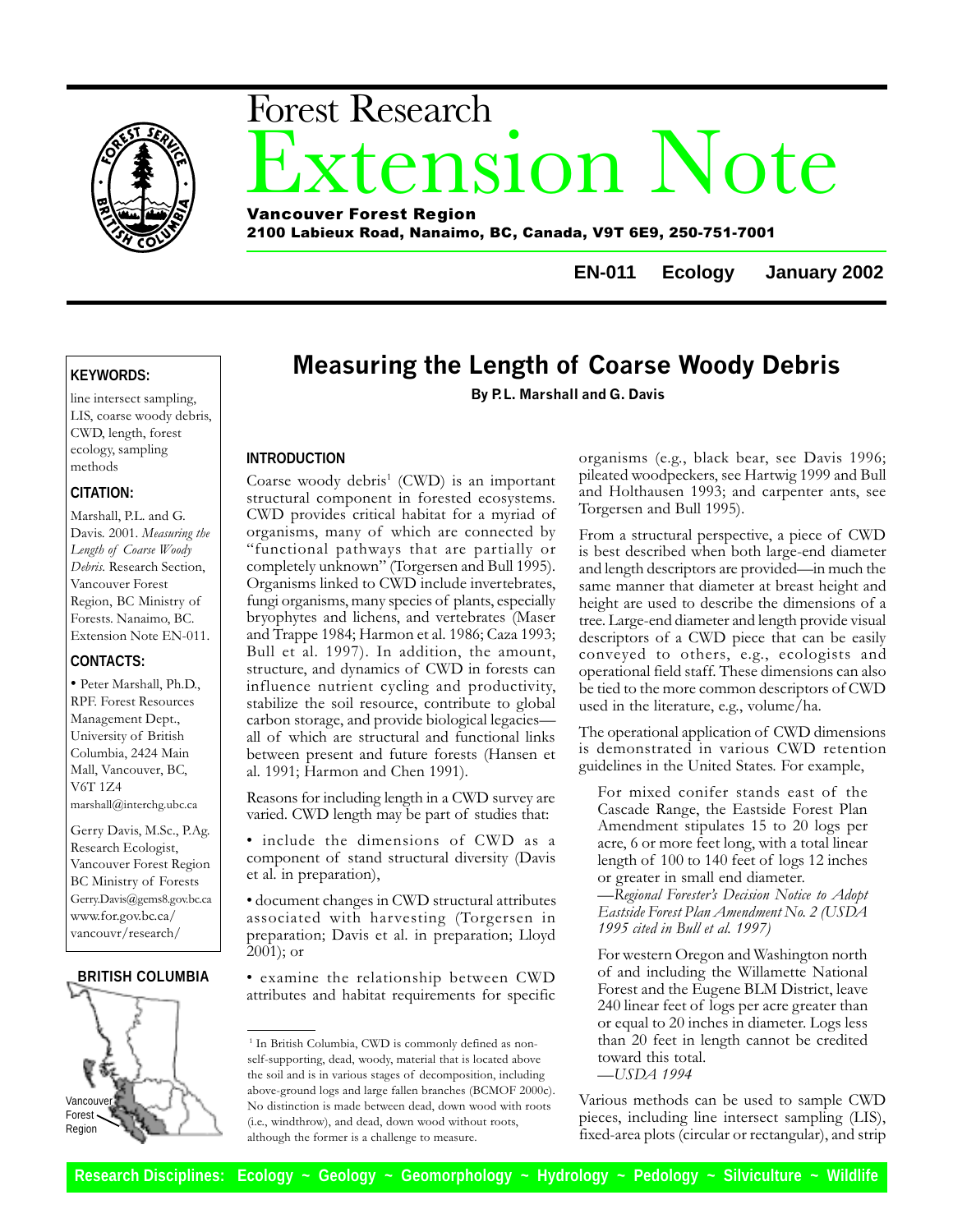plots (Bate et al. 2001; Harmon and Sexton 1996; Delisle et al. 1988; McRae et al. 1979; van Wagner 1968). Any of these sampling methods may require that length measurements be made, in order to estimate certain CWD attributes. In British Columbia, LIS is a commonly used sampling method because of its historical use in fuel-loading assessments (Trowbridge et al. 1986; Taylor 1997). Piece length is not required for estimating volume/ha or biomass/ha. However, piece length is required if the study is to provide an estimate of piece count on an area basis (e.g., number of pieces/ha or number of pieces/ha by diameter class) or length as an attribute (e.g., average length of pieces, number of pieces/ha by length class, volume/ha by length class). $2,3$ 

While piece length may appear straightforward at first glance, it can be problematic to define, due to the wide range in piece shapes encountered in the forest. Clear rules governing the measurement of length are necessary to ensure measurement standards are applied consistently within a sampling project. Further, the addition of piece length as a measurement can noticeably increase the sampling time in situations where diameter is measured only at the transect. However, where largeand/or small-end diameters are measured, the addition of a length measurement will not likely add much to the sampling time. The surveyor must keep the project objectives clearly in mind when considering whether to include piece length as a field measurement.

This document suggests approaches for defining the total length of CWD in relation to minimum diameter, multiple segments, broken ends, crooked and curved pieces, branched and forked pieces, and windfalls. The discussion elaborates on some of the basic measurement information provided in the Field Manual for Describing Terrestrial Ecosystems (BCMOE 1998), Provincial Logging Residue and Waste Measurement Procedures Manual (BCMOF 2000a) and Marshall et al. (2000). A simple worked example showing how to use LIS to estimate the number of CWD pieces/ha is provided in Marshall et al. (2000).

It is not the intent of this document to develop a set of rules appropriate to all situations, but rather to illustrate some issues that must be considered if piece length is to be measured in a CWD sample. Deviations from the approaches presented here may be advantageous in some situations; however, a firm set of rules must be applied to the whole sampling project to ensure overall consistency of measurements.

### **POINTS TO CONSIDER WHEN MEASURING THE LENGTH OF CWD PIECES**

The following discussion applies specifically to the LIS methodology. However, many of the points below apply to other sampling methodologies as well.

When using LIS to sample CWD, piece length should be measured along the center  $axis<sup>4</sup>$  of the piece, regardless of the piece shape. The following points apply only to tree boles or branches where the transect line crosses the center axis. If rootwad attributes are of interest, then sampling rules specific to this stratum will need to be developed (e.g., fixed-area plots). Similarly, specific rules may need to be developed in the case of odd-shaped pieces, i.e., slabs.

to the minimum diameter<sup>5</sup> of interest, e.g., 10 cm (Figure 1). If a piece is crossed at a point where the diameter is less than the minimum diameter, the piece is ignored.

Rationale: CWD is defined to a minimum diameter, e.g., 10 cm. To be consistent with this definition, the CWD piece is "pencil bucked"<sup>6</sup> at the minimum diameter. The section below the minimum diameter is not tallied if crossed, nor included in the length measurement.

#### **Multiple Segments (Figures 2 and 3)**

In the case of a broken piece, consider segments as one piece if the segments are touching or separated by a distance less than the diameter at the point of break.<sup>7</sup> Record the cumulative length of the pieces, not including the space between them.

The center axis of the segment must be crossed by the transect line in order for the piece to be sampled (transect line A, Figure 2). In the case of transect line A, segments 1 and 2 are considered one piece for the purpose of length and diameter measurements. If the segments are separated by more than the diameter at the point of break, then the segments are treated as separate entities and the length recorded only for the segment crossed by the transect line (transect line B, Figure 2). When the transect line crosses at a break, regardless of the distance between segments, the piece is not counted because the center axis of the piece is not crossed (transect line C, Figure 2). The above rules apply whether the piece is segmented (Figure 2) or partially crushed (such that the diameter is less than the minimum) (Figure 3).

Segments of a piece may not be aligned in a row as indicated in the figures. However, the above applies even if the segments are at right angles to each other. It is essential that the surveyor errs on the side of caution and considers the segments as separate pieces if there is any doubt as to the common origin of the segments.

#### **Minimum Diameter and Total Length (Figure 1)**

Measure total length of the piece from the large-end diameter

<sup>&</sup>lt;sup>2</sup> In the absence of piece length, a count estimate (e.g., count/m of transect) can be derived for comparison purposes, e.g., between treatments. However, a density estimate on an area basis cannot be compiled because the probability that a piece will be crossed depends upon the piece length.

<sup>&</sup>lt;sup>3</sup> Longer pieces are more likely to be crossed by the line transect than are shorter pieces; the longer the piece crossed by the transect line the fewer pieces/ha represented by that piece length. The length of each piece crossed needs to be known in order to determine the probability associated with selecting each piece, and in turn, to determine the number of pieces/ha that each selected piece represents. An estimate of the number of pieces/ha associated with any given line transect can be achieved by summing the numbers of pieces/ha associated with every piece that is crossed by the line transect. The mean number of CWD pieces/ha for a given area is simply the average of the estimates from each of the line transects established in that area. 4 The center axis is an imaginary axis that represents the original pith of the piece. It is used only to determine the point of transect crossing and the length dimension of the piece.

<sup>&</sup>lt;sup>5</sup> CWD is normally defined as being greater than some minimum diameter. This diameter is commonly 10 cm in British Columbia (FPC 2001), but it will vary among jurisdictions and applications. To ensure consistency between CWD piece length and the volume of the CWD piece, generally the length is measured only from the large-end diameter to a point where the diameter equals the minimum.

<sup>&</sup>lt;sup>6</sup> Pencil bucking is the imaginary separation of a connected piece into two segments. 7 Dr. Torolf R. Torgersen, Chief Research Entomologist, Pacific Northwest Research Station Forestry and Range Sciences Laboratory, Forest Service, USDA, La Grande, Oregon; personal communication, September 2001.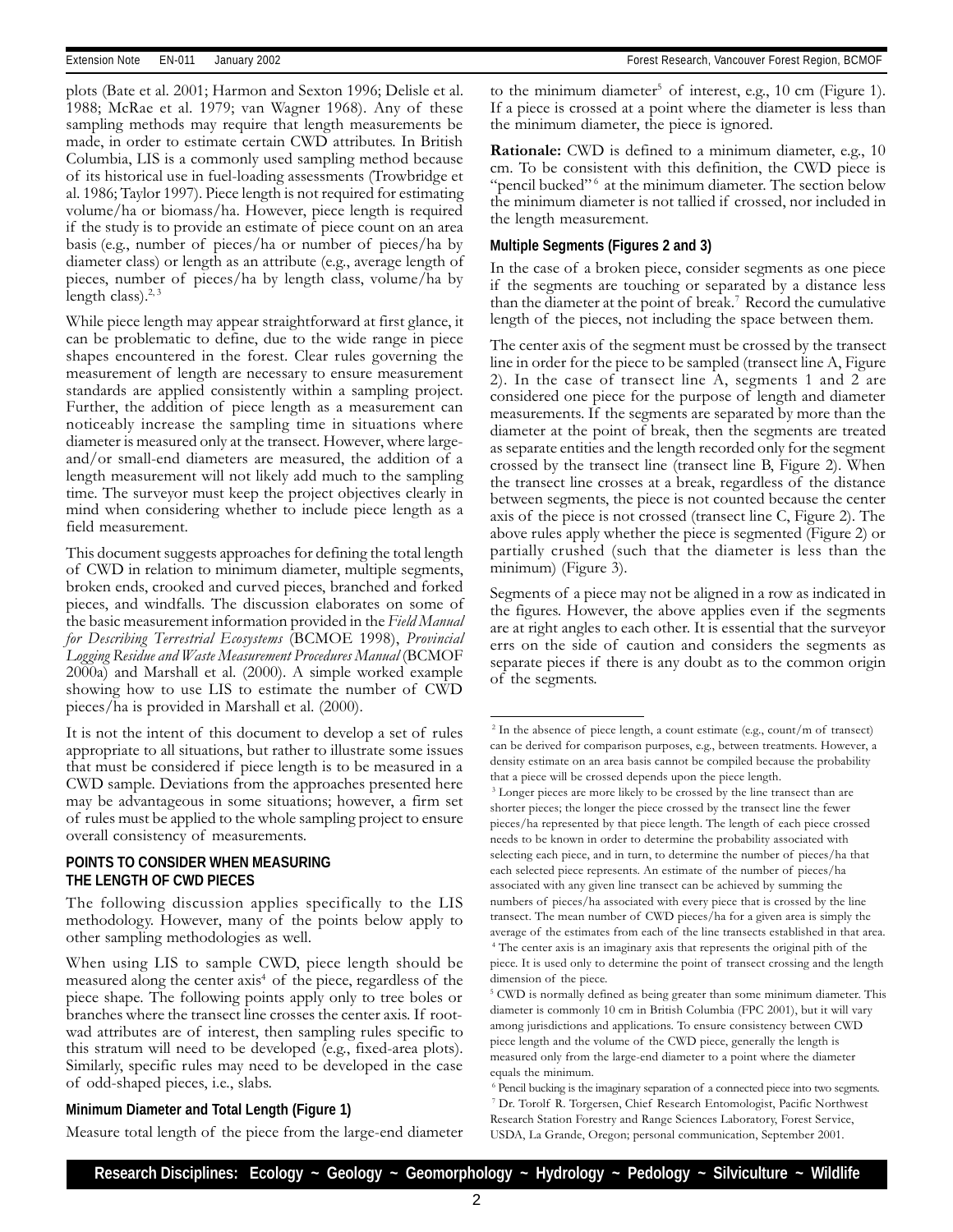

**Figure 1. Defining total CWD length.**



**Figure 2. Measuring CWD length when there are multiple segments.**



**Figure 3. Measuring length when the diameter of a CWD segment is less than the minimum.**

**Research Disciplines: Ecology ~ Geology ~ Geomorphology ~ Hydrology ~ Pedology ~ Silviculture ~ Wildlife**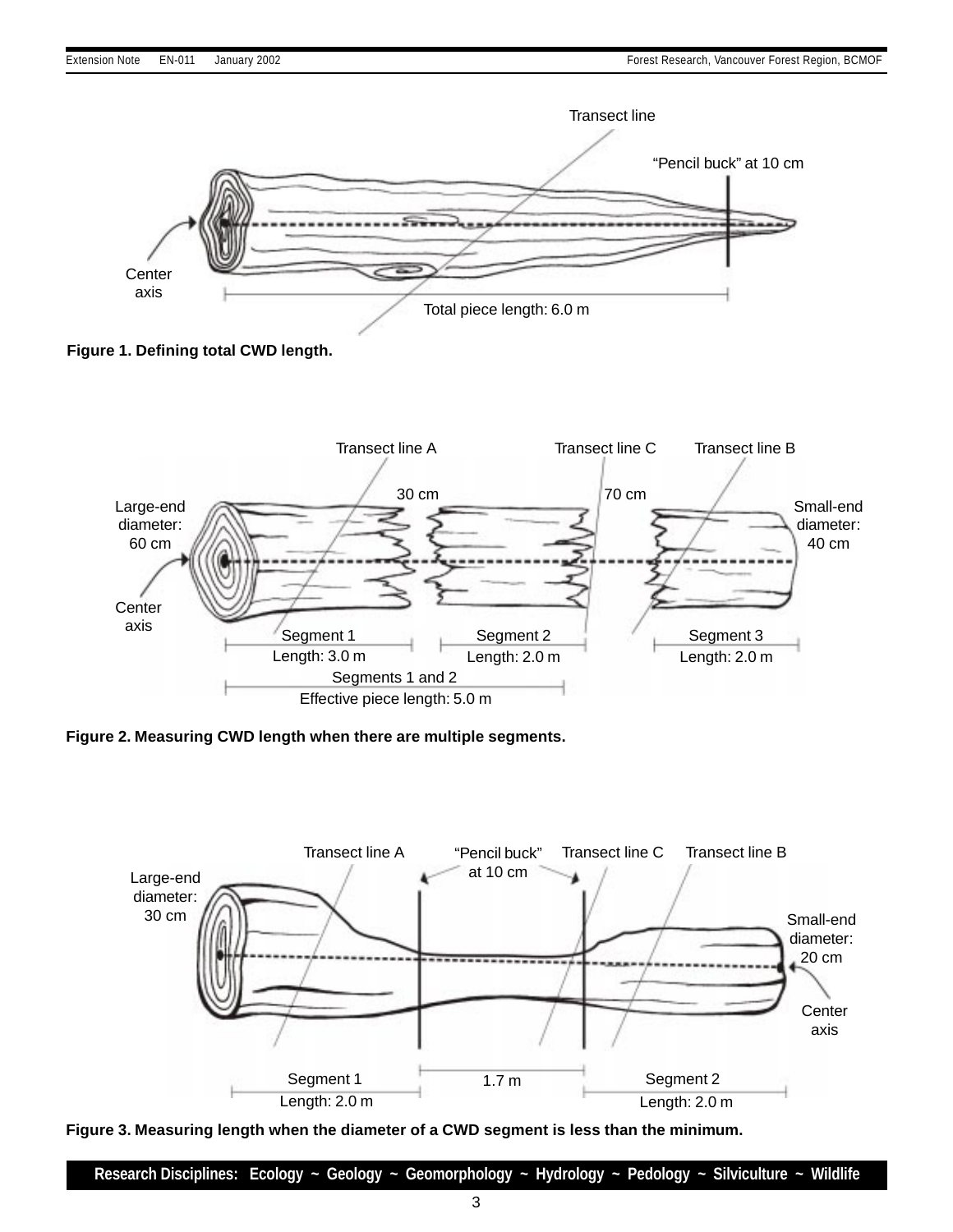Rationale: There are various rules currently used to define a "piece" versus a "log" with multiple breaks. In operational inventories in British Columbia, two approaches are used to address the issue of breakage. In a BC Ministry of Forests operational cruise, a windfall (roots attached and dbh within the plot) with breakage is treated as a single entity, provided the individual segments are linear and clearly identifiable as originating from the same tree. 8 A similar approach is taken in the BC Ministry of Forests' residue and waste survey procedures for machine breakage.<sup>9</sup> Under the BC Ministry of Forests' Vegetation Resources Inventory Ground Sampling Procedures (2000b), adjacent broken pieces are measured as one piece only if the segments are physically attached such that if one part is moved the next part will move.

The approach described under "Multiple Segments" has been used in the United States<sup>10</sup> and is recommended for inventories of CWD structure because:

i) it ties the distance between segments to segment diameter, which provides a proportional basis for comparisons among pieces,

ii) it provides a measure of effective piece length, and

iii) it provides a clear definition of length which can be implemented in the field.

In other applications it may be necessary to reconsider the above approach for multiple segments. For example, in assessing the role of CWD as habitat, the distance rule may need to better reflect the species under consideration. In such cases, the rules governing multiple segments need to be clearly defined to ensure consistency in data collection.

#### **Broken Ends (Figure 4)**

Broken ends can be dealt with in either of two ways.

#### 1. Folded (effective) length.

For pieces of CWD with shattered ends, "visually fold in" the broken shards (after "pencil bucking" to the minimum small-end diameter, e.g., 10 cm) so that all voids are filled. Measure the length to the estimated fold. The specific steps given below correspond to Figure 4.

Step 1: Locate the minimum small-end diameter.

Step 2: Locate the XY line upon which the volume above the minimum small-end diameter to the XY line (Area B) equals to the void of the missing wood (Area A).

Step 3: Record the length, which is measured from the largeend diameter to the XY line (BCMOF 2000a).

In this approach, a piece is selected for measurement only if the transect line crosses the piece between the large end and the XY axis (e.g., transect lines A and B). If the area affected by folding is crossed, the diameter that should be recorded at the point where the transect crosses the center axis of the piece is the effective diameter after the folding has occurred. The piece crossed by transect line C is not recorded because the section of the piece crossed by the transect line is used to backfill area A.

#### 2. Actual length.

For pieces with shattered ends, measure piece length to the minimum diameter (Figure 4). In this approach the diameter perpendicular to the transect is recorded at the point of





 $^8$  Bruce Marskstrom, Cruising and Waste Technician, Vancouver Forest Region, BC Ministry of Forests, Nanaimo, BC; personal communication, September 2001. <sup>9</sup> See Footnote 8. <sup>10</sup> See Footnote 7.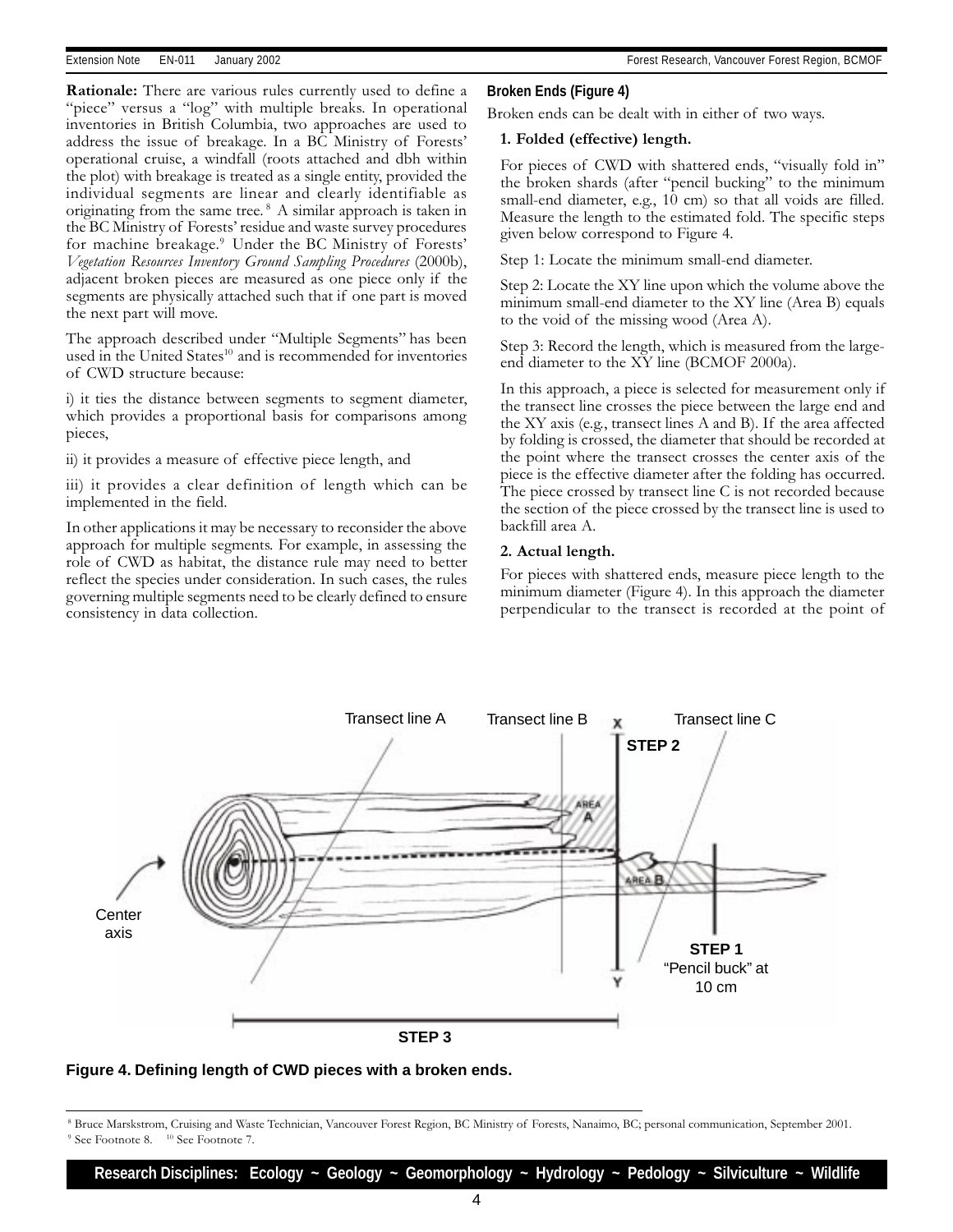crossing and total length is measured from the large end to the minimum small-end diameter (e.g., 10 cm). The piece crossed by line transect C would be measured according to this definition of length.

Rationale: Both approaches are currently used in operational surveys. The former approach to measuring CWD length is used in BC Ministry of Forests' residue and waste surveys on fixed-area plots (BCMOF 2000a). The latter approach to measuring CWD length is used in the Field Manual for Describing Terrestrial Ecosystem Mapping (BCMOE 1998) for LIS plots. Neither approach introduces bias. The former provides a piece length that corresponds to the effective piece that will be used for determining volume or biomass. The latter provides an estimate of the actual piece length. The folded approach to measuring length is advantageous if the small- and large-end diameters are required. The actual length approach may be more appropriately used with LIS transects when only the diameter perpendicular to the point at which the transect crosses the center axis of the piece is recorded. Irrespective of which approach is adopted, it is important that the choice is used consistently throughout a project.

#### **Crooked and Curved Pieces (Figure 5)**

Measure the entire piece length from the large end to minimum small-end diameter. In the case of multiple intersections (e.g., intersections A and B, Figure 5), record the entire length of the piece for each intersection.

Rationale: Each intersection is an independent measure. The fact that multiple intersections are possible compensates for the fact that the probability of crossing a crooked piece is less than if the piece were straight because the effective length of the piece is shorter than the true length.

#### **Branched and Forked Pieces (Figures 6 and 7)**

If a CWD piece is branched, "pencil buck" the branch at the intersection of the branch and the main bole. If the transect crosses both the bole and branch, then treat them as separate pieces and record the bole and the branch length respectively (Figure 6). If the transect crosses the branch, then record only the branch length.

If a piece is forked, but the diameters of the forks are greater than or equal to the minimum small-end diameter, then select the fork with the largest diameter as the main bole (Figure 7). If the forks have an identical diameter, then designate the longest fork as the main bole (Figure 7). If the forks are identical in diameter and length, then randomly assign one of the forks as the main bole and the other as a "branch".

Rationale: If a piece is branched or forked, a main bole must be chosen. Using relative size (i.e., diameter and length) as the basis for this choice will provide consistency.

#### **Windfall (Figure 8)**

In the case of a windfall with attached roots, consider the bole and root wad as two measurement groups. This will improve sampling efficiency and accuracy by removing uncertainty about how to tackle a complex situation. In this document, only bole measurements are considered. Root wads may be sampled using either LIS or some other technique, with appropriate measurements taken on each sampled root wad to estimate the attributes of interest (e.g., volume/ha, biomass/ha).



#### **Figure 5. Measuring the length of crooked CWD pieces.**

The suggested definitions are as follows:

Root wad  $=$  the volume of wood below the point of germination (POG) or high side, whichever is higher (BCMOF 2000c).

 $CWD$  or bole wood  $=$  the portion of the tree bole between POG or high side (whichever is higher) and the small end of the piece.

If the transect line crosses the center axis of the tree bole, then record length from either the high side or POG (which ever is higher) to the minimum small-end diameter (transect line A, Figure 8). If the transect line crosses only the center axis of the root wad, then no measurement is recorded unless the root wad is being sampled (transect line B, Figure 8). If both the root wad and bole are crossed by the transect, then each is recorded as a separate entity. If a piece is partially broken at the butt and some roots are still attached, none of the root wad should be used to "fill in" the missing part of the bole.

Rationale: For ease of sampling, tree boles and root wads are defined as separate groups. Due to their different shapes, different measurements and possibly different sampling strategies are required.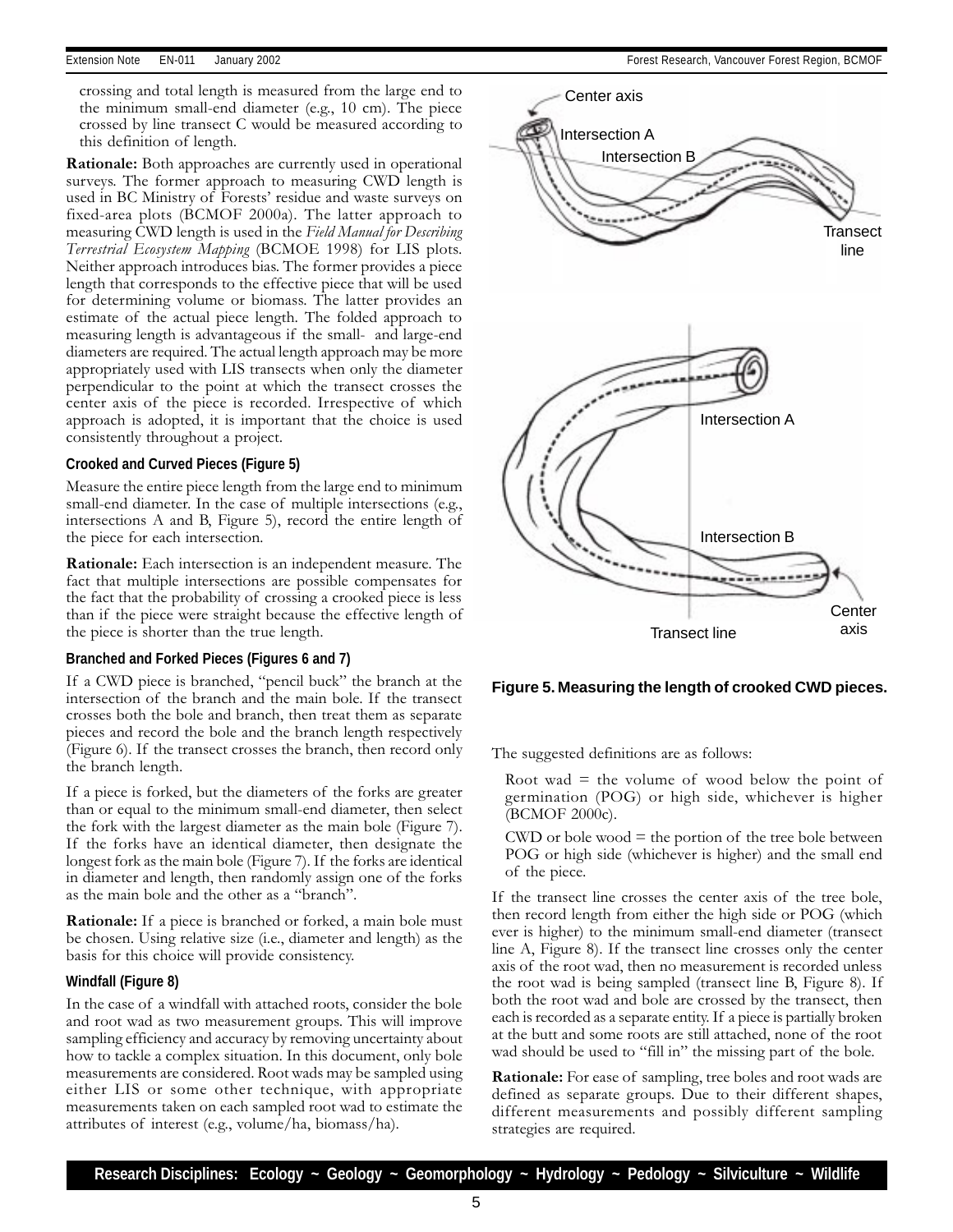





**Figure 8. Length of windfalls: root wads and bole wood.**

**Research Disciplines: Ecology ~ Geology ~ Geomorphology ~ Hydrology ~ Pedology ~ Silviculture ~ Wildlife**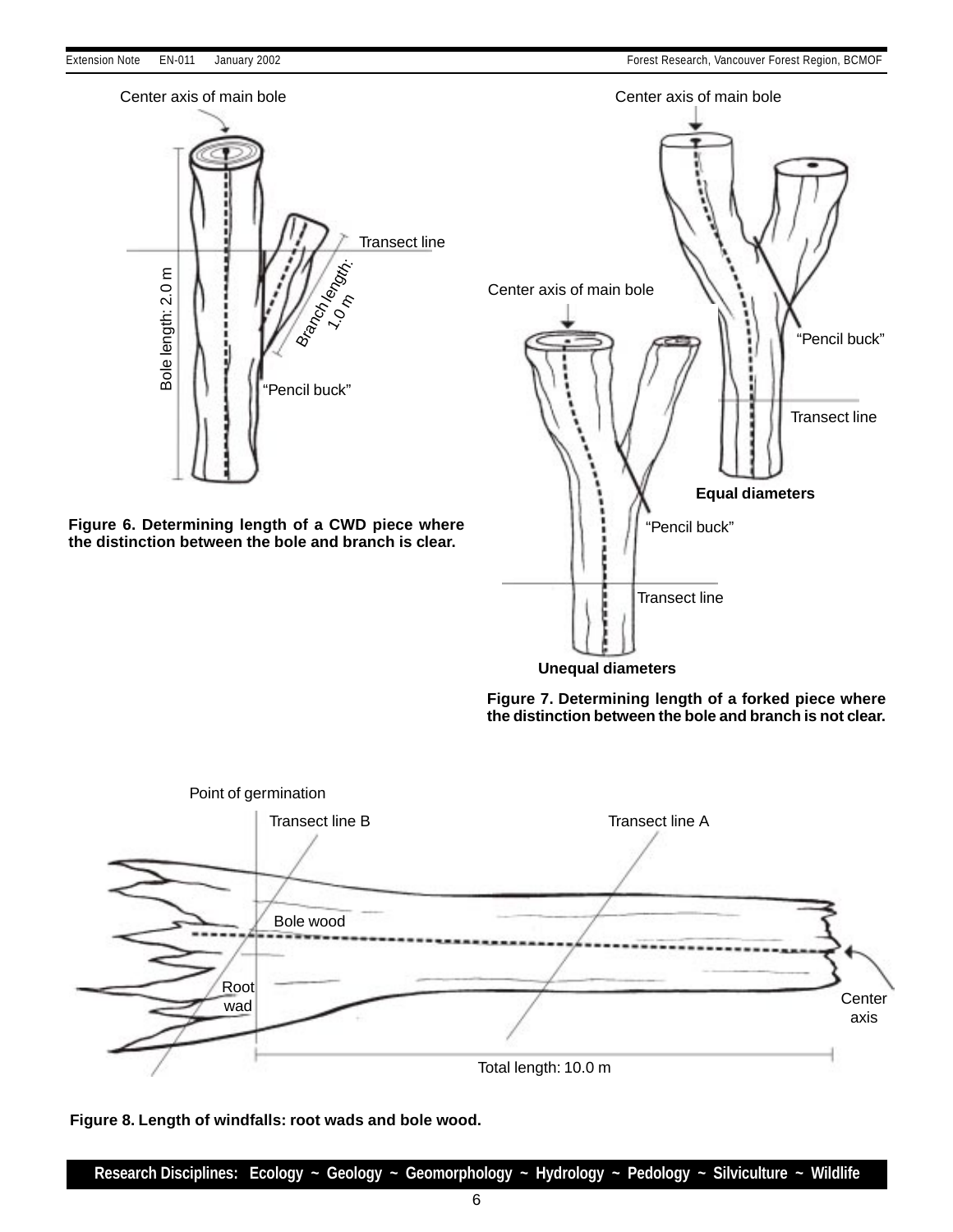#### **DISCUSSION**

Determining the length of dead, down CWD is complex, particularly in the case of pieces with large branches or pieces with no obvious length (e.g., slabs, disks). Some of these complexities are briefly addressed below.

For ease of determining total CWD volume/ha using LIS, large branches are often "pencil bucked". These branches are treated as separate pieces, with individual lengths, diameters, volumes, etc. In the case of total CWD volume/ha, treating branches as individual pieces does not affect the total volume because the volumes are additive. However, in the case of total numbers of pieces, the "pencil bucked" branches are counted as separate pieces, resulting in an elevated total density. For both volume/ha and density summaries by diameter class, "pencil bucking" may result in elevated volumes and densities for the smaller diameter classes and, conversely, lower volumes and densities for the larger diameter classes. The magnitude of the differences will depend on branch frequency and the proportion sampled.

If a researcher is concerned with counting all attached segments as a single piece (e.g., all branches and the stem of a down tree) using LIS, then a piece should be measured only if the center axis of the main piece is crossed by the line transect. The length that should be measured for that piece is the length of the center axis up to the minimum diameter limits for the main piece. The piece volume should reflect the portion of the entire piece (stem and branches) that is greater than the minimum diameter limits. Such a procedure can be complicated and time consuming, initially for determining the center axis of the main piece and subsequently for making all of the measurements necessary to determine total piece volume.

CWD pieces have many shapes ranging from the classic round or semi-round cross sectional log to pieces that are truly nonround in cross section, i.e., slabs. Often these latter shapes do not have an obvious length dimension either because they are too short or because they are circular, e.g., disk shape. If piece length is desired in such cases, it may be helpful to think of the vertical projection of the piece onto a horizontal plane (the socalled footprint of the piece). The longest axis of this footprint would be considered its "length". Alternatively, pieces that have no clear linear dimension may be considered as a separate group, with no length measurements taken, and volume determined as for odd-shaped pieces (Marshall et al. 2000).

Adding piece length measurements to a study can substantially increase the time required to complete measurements at a sample point, depending on the other measurements being made. In many LIS applications, the diameter of each piece at the point of intersection is used to determine the volume of that piece. In such situations, adding a length measurement for each piece will likely increase the sampling time considerably. However, if the large- and/or small-end diameters of each piece are required as part of the sampling protocol, then adding a length measurement will not likely increase the sampling time by very much.

The precision required for the length measurement will also determine the time (and cost) of making this measurement. The objectives of a study, and especially the reasons why piece length is required, should be considered when establishing measurement standards for piece length. The Field Manual for Describing Terrestrial Ecosystems (BCMOE 1998) recommends measuring length to the nearest 0.1 m. However, in some cases, it may be sufficient to record length to the nearest metre, or to place pieces into broad length classes. Whatever the lengthmeasurement standards, they should be applied consistently within each sampling project.

#### **CONCLUSIONS**

Piece length is an important descriptor of CWD structure. However, whether length needs to be measured depends on the study objectives. If length is required, then strict adherence to a set of rules is needed to ensure measurement consistency. The considerations described in this paper are indicative of those that need to be addressed in defining CWD piece length, and in establishing and applying measurement rules for a sampling project.

#### **ACKNOWLEDGEMENTS**

The authors thank the following reviewers for their insightful and constructive comments on the manuscript: M. Curran, D. Huggard, Dr. K. Iles, J. Kerley, Dr. V. LeMay, P. Ott, J. Parminter, N. Shaw, and V. Sundtrom. We are also indebted to K.A. Hagan for the editorial and production work. Impact Visual Communications Ltd. drafted the figures. Funding for this project was provided by the Research Section of the Vancouver Forest Region, British Columbia Ministry of Forests.

#### **REFERENCES**

- Bate, L.J.; T.R. Torgersen; E.O. Garton; and M.J. Wisdom. In preparation. "Performance of Sampling Methods to Assess Log Resources". Submitted to Forest Science.
- BC Ministry of Environment, Lands and Parks. 1998. "Chapter 7, Coarse Woody Debris" in Field Manual for Describing Terrestrial Ecosystems. BC Ministry of Environment and BC Ministry of Forests. Victoria, BC. Land Management Handbook 25.
- BC Ministry of Forests. 2000a. Provincial Logging Residue and Waste Measurement Procedures Manual. Revenue Branch, BC Ministry of Forests. Victoria.

. 2000b. Vegetation Resources Inventory Ground Sampling Procedures. Resources Inventory Branch, BC Ministry of Forests. Victoria. 313 pp.

- . 2000c. Cruising Manual. Resources Inventory Branch, BC Ministry of Forests, Victoria.
- . 2001. Coarse woody debris in relation to residue and waste assessment, and cut control" page 5 in Forest Practices Code General Bulletin #33, March 05/200. Internal document, www.internal.for.gov.bc.ca/enforce/ bulletin.../bulletins\_code\_general\_bulletin\_33.htm.
- Brown, J.K. 1974. Handbook for Inventorying Downed Woody Material. Intermountain Forest and Range Experiment Station, Forest Service, USDA. General Technical Report INT-1. 24 pp.
- Bull, E.L. and R.S. Holthausen. 1993. "Habitat Use and Management of Pileated Woodpeckers in North-Eastern Oregon" in Journal of Wildlife Management 57(2):335-345.